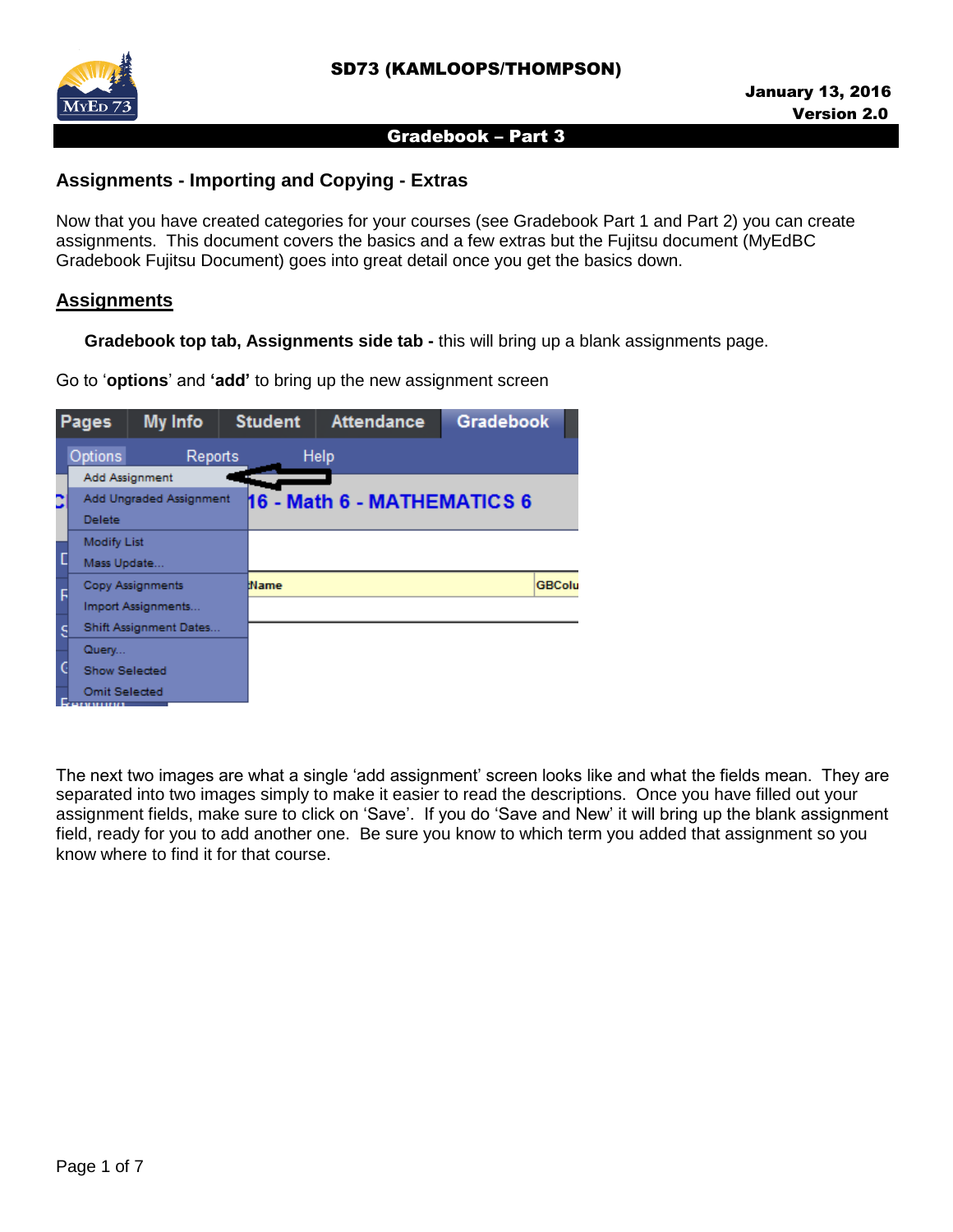

# SD73 (KAMLOOPS/THOMPSON)

# Gradebook – Part 3

Save and New Save Cancel

| General                                                | <b>Portal Description</b><br><b>Standards</b>                                                                                                   |
|--------------------------------------------------------|-------------------------------------------------------------------------------------------------------------------------------------------------|
| Classes <sup>*</sup><br>Category *<br>GB column name * | automatically filled in<br>MMA--06-002 MATHEMATICS 6<br>choose from the magnifying glass - these are the categories that you<br>already created |
| Assignment name *                                      | keep it short, shows on your gradebook column<br>your choice                                                                                    |
| Date assigned *<br>Date due *                          | HH.<br>07/01/2016<br>these will automatically default to today's date - change to appropriate dates<br>m<br>07/01/2016                          |
| Total points *                                         | what the assignment is out of                                                                                                                   |
| Weight                                                 | your choice depending on how you set your preferences (Gradebook - Part 1)                                                                      |
| Online submission<br>Open date                         | m                                                                                                                                               |
| <b>Close date</b>                                      | HH.                                                                                                                                             |

| <b>Options</b>             |                                                                                      |
|----------------------------|--------------------------------------------------------------------------------------|
| <b>Extra credit</b>        |                                                                                      |
| <b>Extra credit points</b> | ٥                                                                                    |
| Sequence number            | For primary you can leave this blank if you aren't<br>0                              |
| Score not droppable        | keeping track for 'grades'. For intermediate, choose                                 |
| <b>Visibility type</b>     | "Provincial MarK Scale Interim Marks"<br><b>Public</b>                               |
| <b>Entry mode</b>          | <b>Both</b>                                                                          |
| <b>Grade Scale</b>         |                                                                                      |
| Grade Term *               | this will automatically match the term<br>Tri 2                                      |
| <b>Recurring Options</b>   | you are in, you can change it<br>$\odot$ None $\odot$<br>Daily ( ) Weekly<br>Monthly |
|                            |                                                                                      |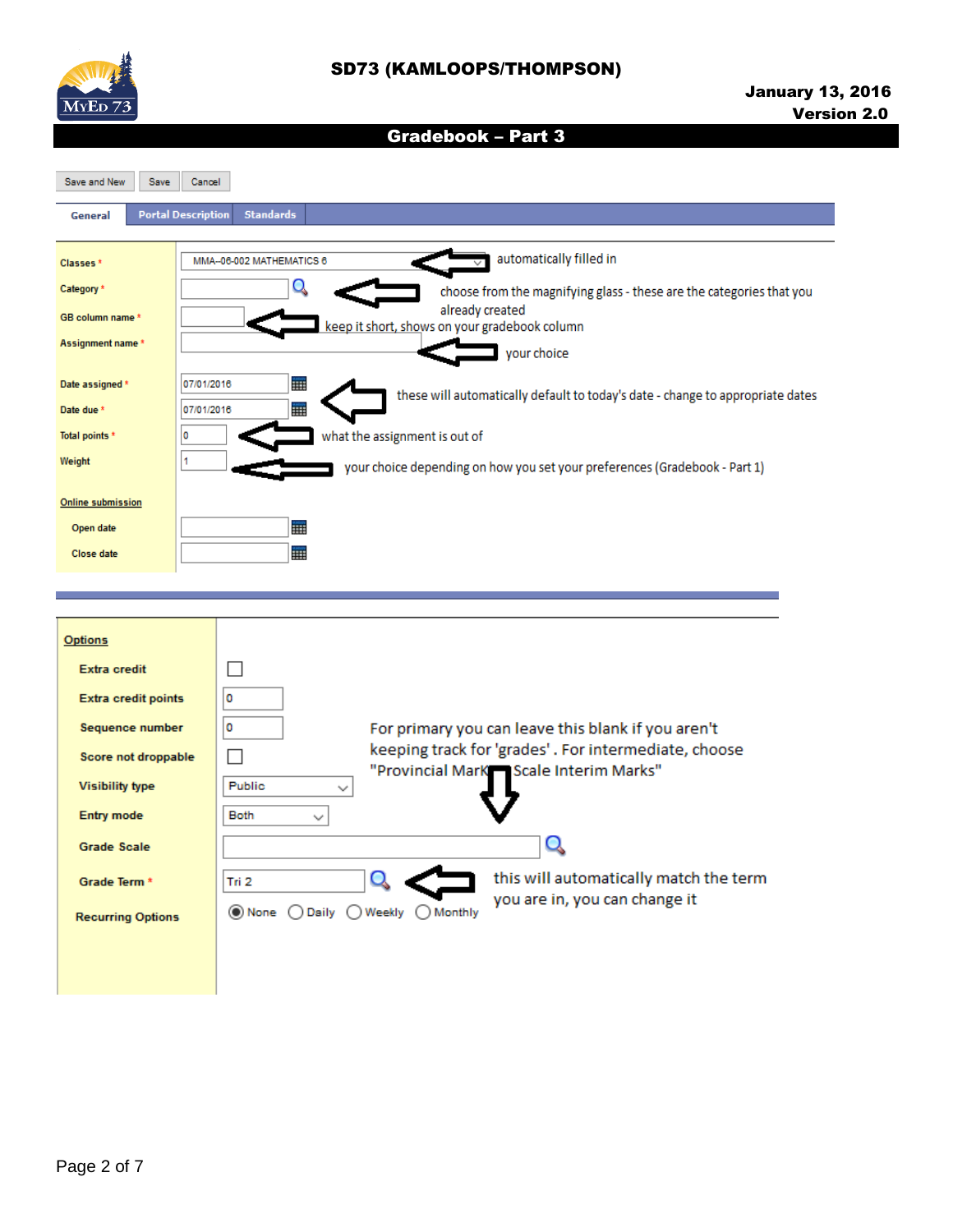



Now that you have added an assignment, you can go to the **'Scores side tab'** to add in the scores for each student. (Make sure you have your 'grade column' on 'all' and your Trimester matches where you put the assignment) Note that when you add in a score, a conversation bubble will appear in that student's mark box. Click on that and you can add any notes that you would like to for that student. The bubble will show lines when something is written in it.



# **Importing**

Once you have created categories (Gradebook - Part 2) and assignments in one subject, you can import from one subject to another.

This process allows you to bring in the categories from another course.

Click the **Gradebook** top tab

Click **Categories** side tab

#### Click **Options,** then **Import Categories**



#### A pop-up will display:

| <b>Import from</b>         | Click here |
|----------------------------|------------|
| Category                   |            |
| Selected<br>All Categories |            |
| Categories to import: 0    |            |
| Cancel<br>Import           |            |

|    |                                                              |            | 1 record             |
|----|--------------------------------------------------------------|------------|----------------------|
|    | Schedule > Year                                              | Course     | <b>Description</b>   |
|    | 2016                                                         | MMA-09-003 | <b>MATHEMATICS 9</b> |
| OK | Cancel<br>Select the course from the list and then click OK. |            |                      |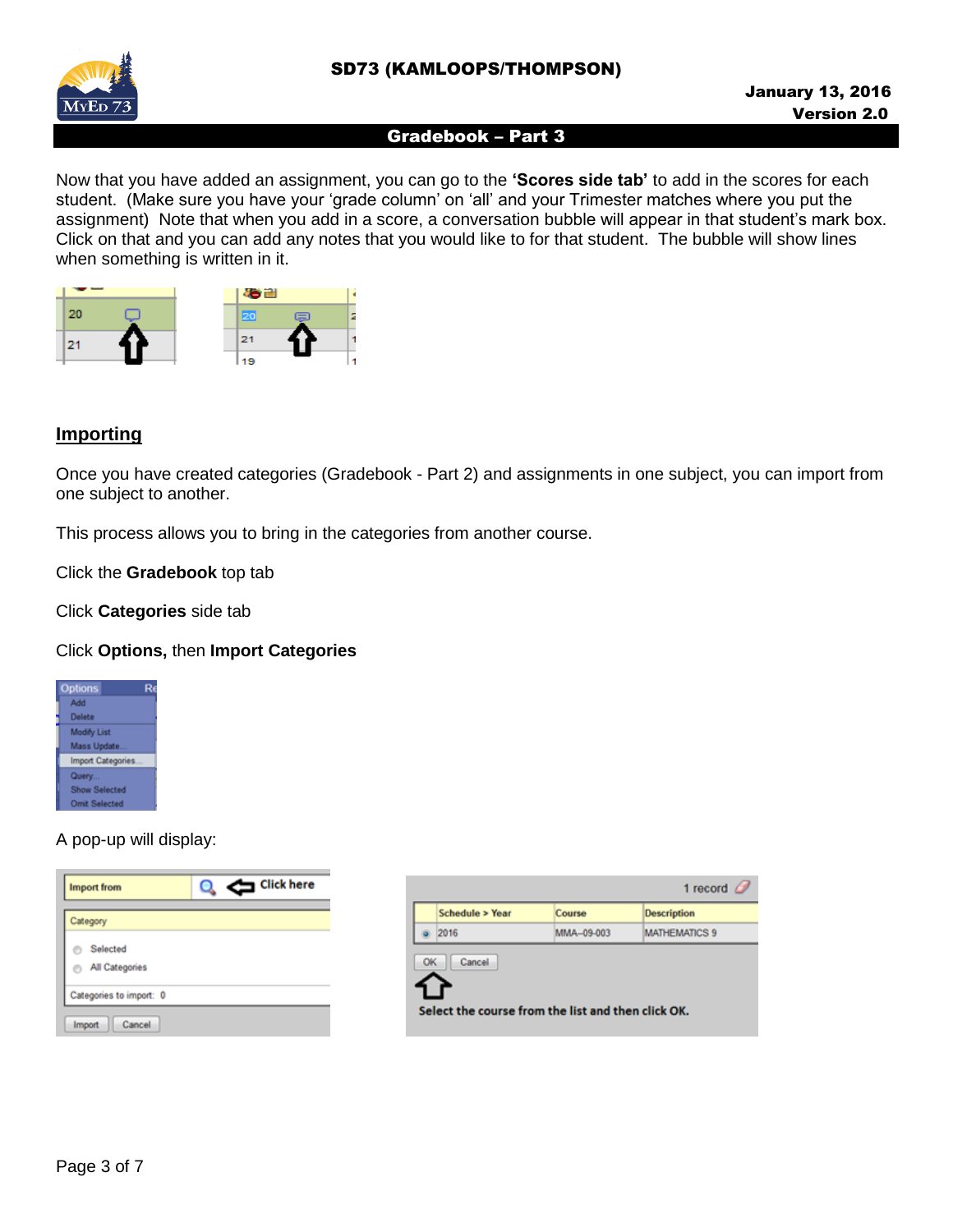

| <b>Import</b> from         | 2016 MMA-09-003 MATHEMATICS 9                           |  |  |
|----------------------------|---------------------------------------------------------|--|--|
| Category                   |                                                         |  |  |
| Selected<br>All Categories | A pop-up will further give<br>you a list to select from |  |  |
| Categories to import: 0    |                                                         |  |  |
| Cancel<br>mport            |                                                         |  |  |
| <b>Finally click here</b>  |                                                         |  |  |

The result will list all your categories from that course to choose from. Or you can choose 'all categories' and they will all come over.

|               |             | 0 of 4 selected $\oslash$  |
|---------------|-------------|----------------------------|
| $\Box$ Code   | Desc        | Default Grade Scale > Name |
| $\Box$ ASSIGN | Assignments |                            |
| FINAL         | Final Exam  |                            |
| $\Box$ QUIZ   | Quizzes     |                            |
| $\Box$ TESTS  | Tests       |                            |
|               |             | <b>Click</b>               |

**Assignments** side tab.

#### Click **Options**, then **Import Assignments**

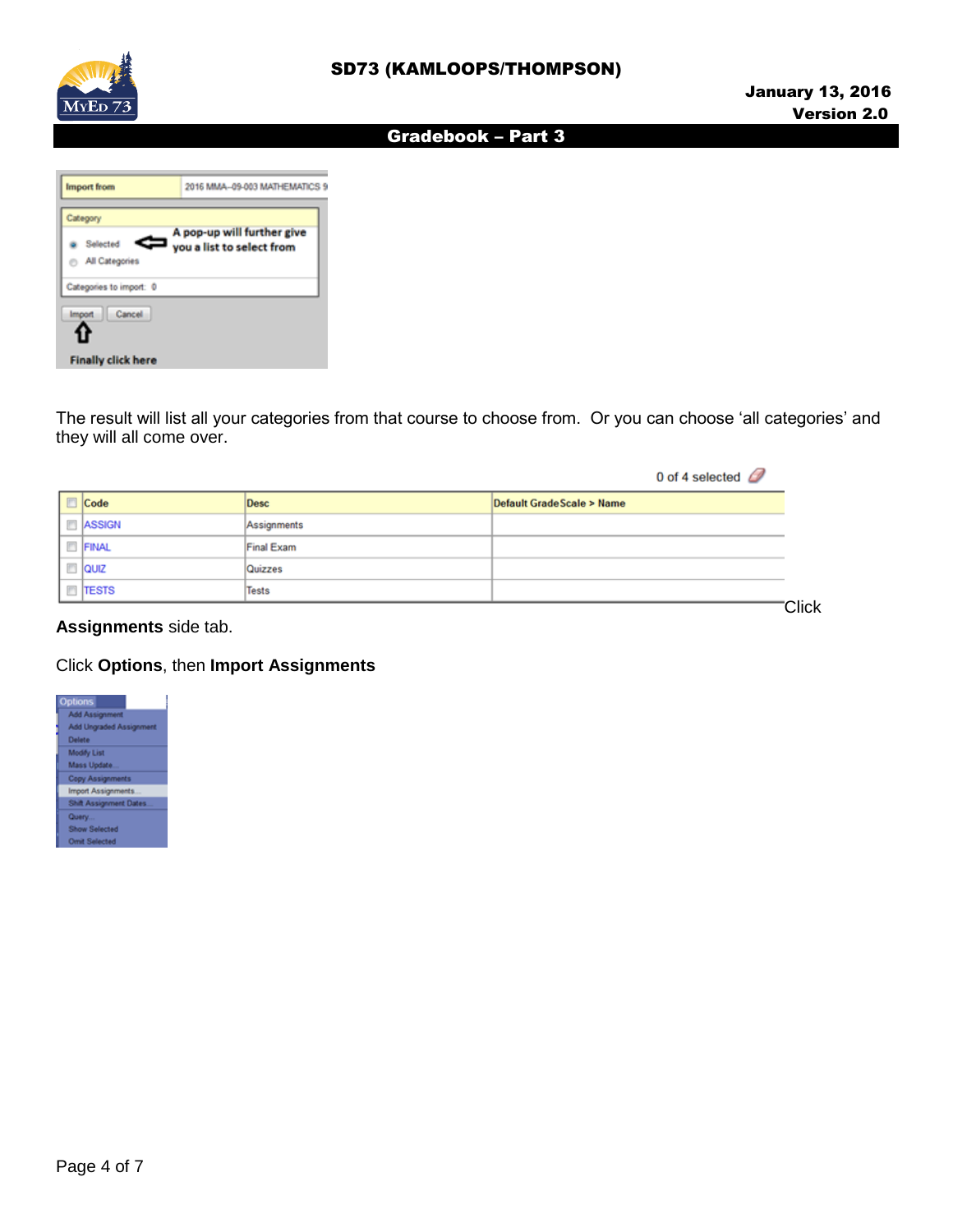

| A pop up will display<br>7.             |                                                          |    |                                                                    |                      |                                            |
|-----------------------------------------|----------------------------------------------------------|----|--------------------------------------------------------------------|----------------------|--------------------------------------------|
| <b>Import from</b><br>Assignments       | 1. Select course<br>$\sim$ $\sim$                        |    |                                                                    |                      |                                            |
| Selected<br>Category<br>All Assignments | 2. Select assignments.<br>Selected = Pick from a<br>list |    |                                                                    |                      | 1 record $\mathcal O$                      |
| Assignments to import: 0                | <b>Category = Pick the</b><br>assignments from a         | Ö. | Schedule > Year<br>2016                                            | Course<br>MMA-09-003 | <b>Description</b><br><b>MATHEMATICS 9</b> |
| Cancel<br>Import<br>3. Click here       | single category                                          |    | OK<br>Cancel<br>Select the course from the list and then click OK. |                      |                                            |

#### **Note: If you want to select assignments from 2 categories, repeat this process for each category**

The result will depend on which assignments you chose to import.

|   |                |                     |           | 0 of 5 selected $\mathbb{Z}$ |                 |
|---|----------------|---------------------|-----------|------------------------------|-----------------|
| F | AssignmentName | <b>GBColumnName</b> | DateAsgn  | <b>DateDue</b>               | GradeTerm > ID  |
|   | Ch. 1 Test     | Ch. 1 TST           | 2/22/2016 | 2/22/2016                    | IQ <sub>1</sub> |
|   | Ch. 2 Test     | <b>TEST 2</b>       | 3/1/2016  | 3/1/2016                     | Q1              |
|   | Chapter 3 Test | <b>TEST 3</b>       | 3/14/2016 | 3/14/2016                    | $\Omega$ 1      |
|   | Ch. 5 Test     | <b>TEST 5</b>       | 4/6/2016  | 4/6/2016                     | Q <sub>1</sub>  |
|   | Ch. 6 Test     | <b>TEST 6</b>       | 4/19/2016 | 4/19/2016                    | <b>Q1</b>       |

\*Note that you can import your structure from one year to the next as well.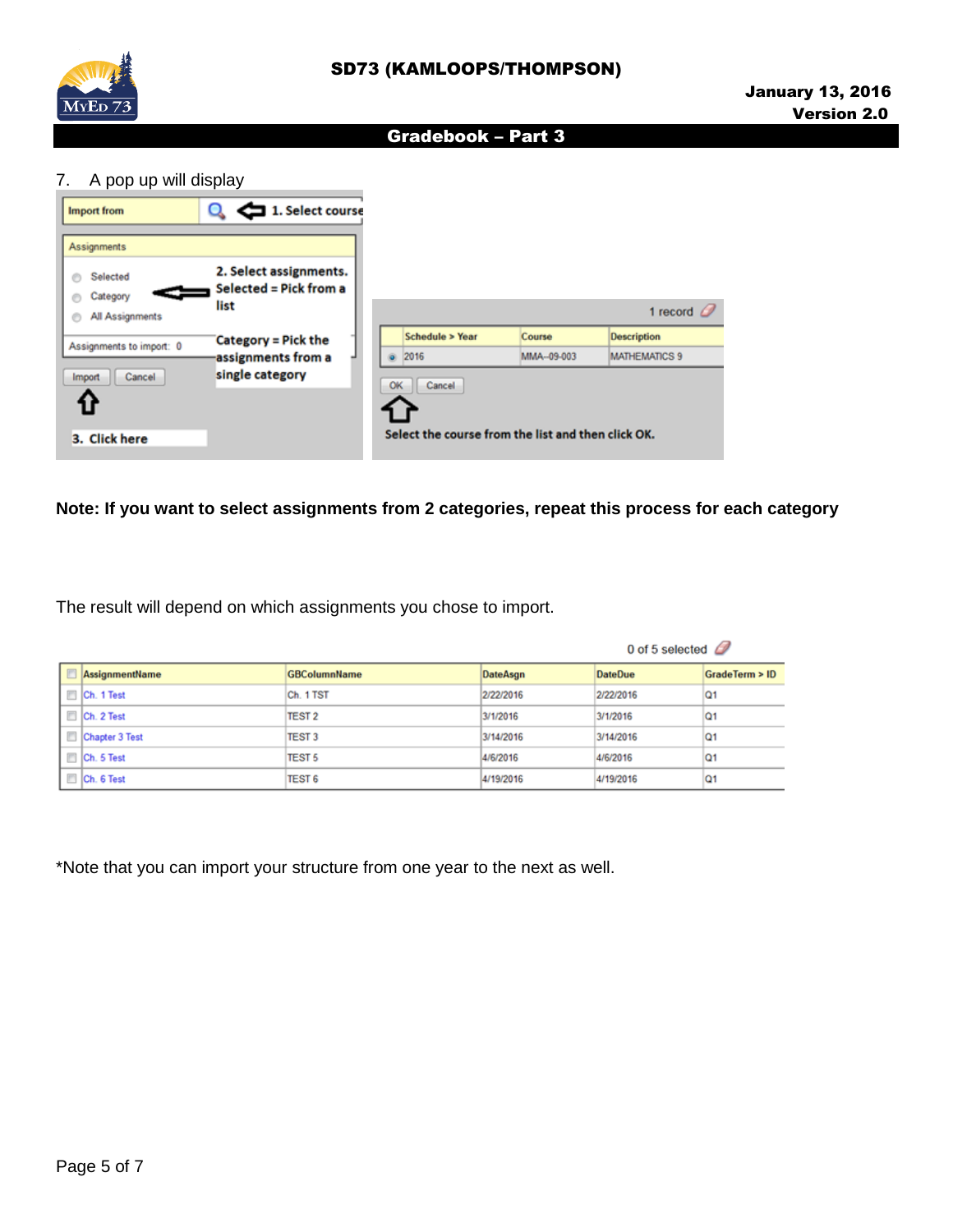

# **Copying**

You can copy assignments but only within a subject (Eg. If you do a 5 question math quiz each week). Two options:

1) If your assignment happens every Friday, you can choose to have the assignment 'repeat' (on the same screen when you add assignment). Once you save, it will automatically put that assignment in for the dates you specified. You can choose to delete certain ones if for some reason you didn't do it.

| <b>Visibility type</b>   | Public<br>$\checkmark$                                                                               |
|--------------------------|------------------------------------------------------------------------------------------------------|
| <b>Entry mode</b>        | choose an option, it<br><b>Both</b>                                                                  |
| <b>Grade Scale</b>       | will open a pop up<br>where you specify                                                              |
| Grade Term <sup>*</sup>  | dates<br>Tri 2                                                                                       |
| <b>Recurring Options</b> | $\circledcirc$ None $\circlearrowright$ Daily $\circlearrowright$ Weekly $\circlearrowright$ Monthly |

2) **Gradebook top tab** so that you have your list of courses. Choose the course that you want to copy within by putting a checkmark beside the course name. Click on the **Assignments side tab.** Choose the assignment you want to copy by putting a checkmark beside the name. Now go up to **Options - Copy Assignment.** You can now click into the copy and change whatever you need to.

# **Extras**

# **Special Codes**

| Tools top tab - Special Codes side tab - Options - add<br><b>Special Codes :: New Gradebook Special Code</b> |                                                      |                                 |  |  |  |
|--------------------------------------------------------------------------------------------------------------|------------------------------------------------------|---------------------------------|--|--|--|
| <b>Grade Scales</b>                                                                                          | Save<br>Cancel                                       |                                 |  |  |  |
| <b>Special</b><br>Codes<br>Details                                                                           | Code<br><b>Behavior</b><br><b>Report as missing?</b> | Exempt from calculations $\sim$ |  |  |  |
| Comments                                                                                                     | Color                                                |                                 |  |  |  |
| Footnotes<br>Initiated                                                                                       | Save<br>Cancel                                       |                                 |  |  |  |

 **Tools top tab - Special Codes side tab - Options - add**